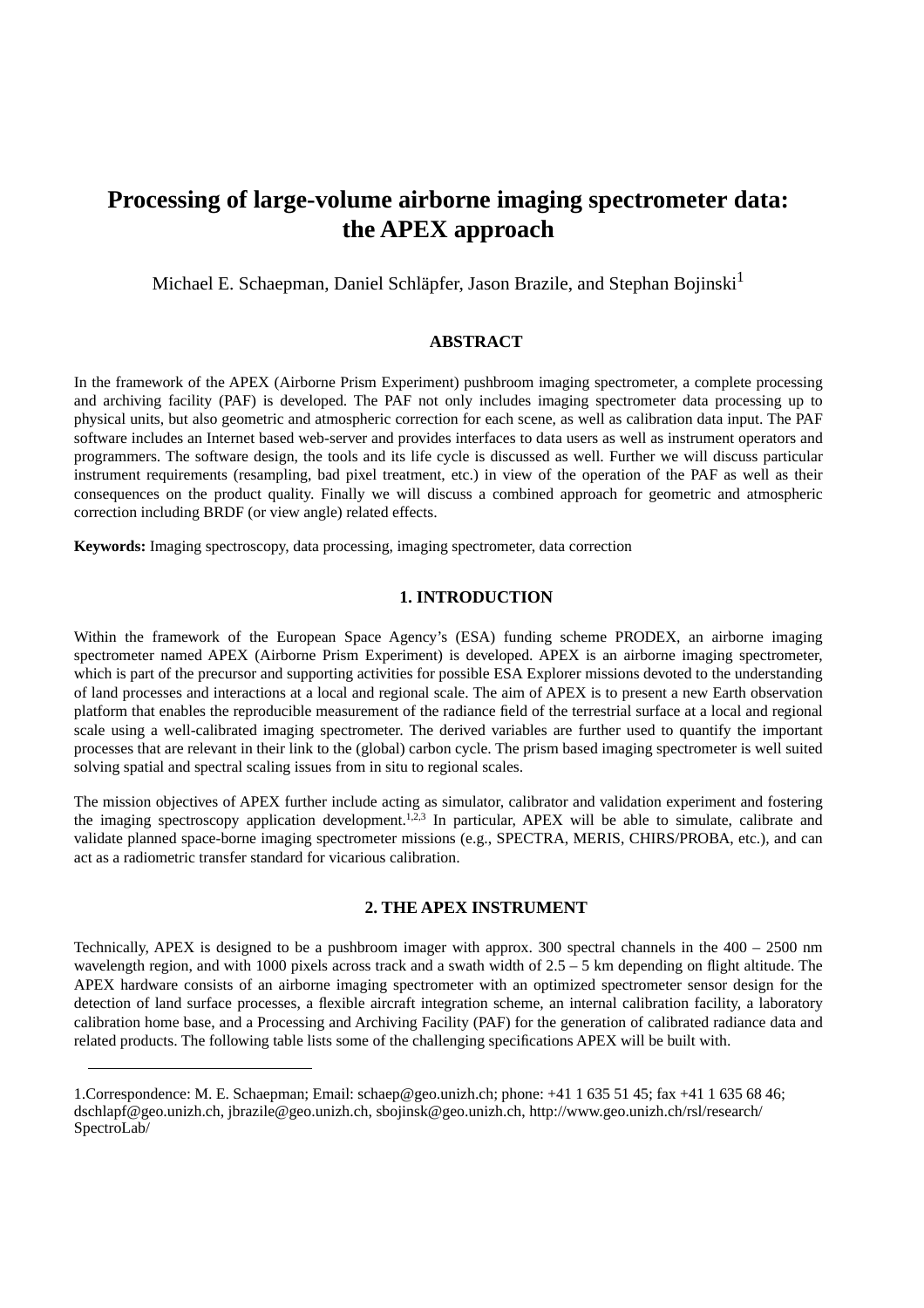| <b>Parameter</b>                             | <b>Specification</b>                                   |  |
|----------------------------------------------|--------------------------------------------------------|--|
| Field of View (FOV)                          | $\pm 14  \pm 20$ deg                                   |  |
| <b>Instantaneous Field of View (IFOV)</b>    | $0.480.70$ mrad                                        |  |
| Flight altitude                              | $4'000 - 10'000$ m.a.s.l.                              |  |
| Spectral channels                            | VNIR: approx. 140, SWIR: approx. 145                   |  |
| Spectral range                               | $\sqrt{400-2500}$ nm                                   |  |
| Spectral sampling interval                   | $400 - 1050$ nm: $< 5$ nm, $1050 - 2500$ nm: $< 10$ nm |  |
| Spectral sampling width                      | $\langle 1.5 * Spectral sampling interval$             |  |
| Center wavelength accuracy                   | $\leq 0.2$ nm                                          |  |
| Spectral sampling width accuracy             | $< 0.02$ * Spectral sampling width                     |  |
| <b>PSF</b> (Point Spread Function)           | $\leq$ 1.75 $*$ Sampling interval                      |  |
| Smile                                        | $< 0.1$ pixel                                          |  |
| Frown                                        | $< 0.1$ pixel                                          |  |
| Bad pixels                                   | None (requirement after electronics)                   |  |
| Scanning mechanism                           | Pushbroom                                              |  |
| Absolute radiometric calibration accuracy    | $\leq 2\%$                                             |  |
| Storage capacity on board (online / offline) | $> 50$ GByte $/ > 200$ GByte                           |  |
| Dynamic Range                                | $1216$ bit                                             |  |
| Positional knowledge                         | 20% of the ground sampling distance                    |  |
| Attitude knowledge                           | 20% of IFOV                                            |  |
| Navigation system, flight line repeatability | $± 5\%$ of FOV                                         |  |
| Positional and attitude data                 | Recording of data onto a housekeeping channel.         |  |
| Reliability                                  | 99% successful data acquisitions for all flights       |  |

Table 1. APEX System Specifications.



Figure 1 Minimum and maximum radiance levels for six applications in the solar reflected wavelength range.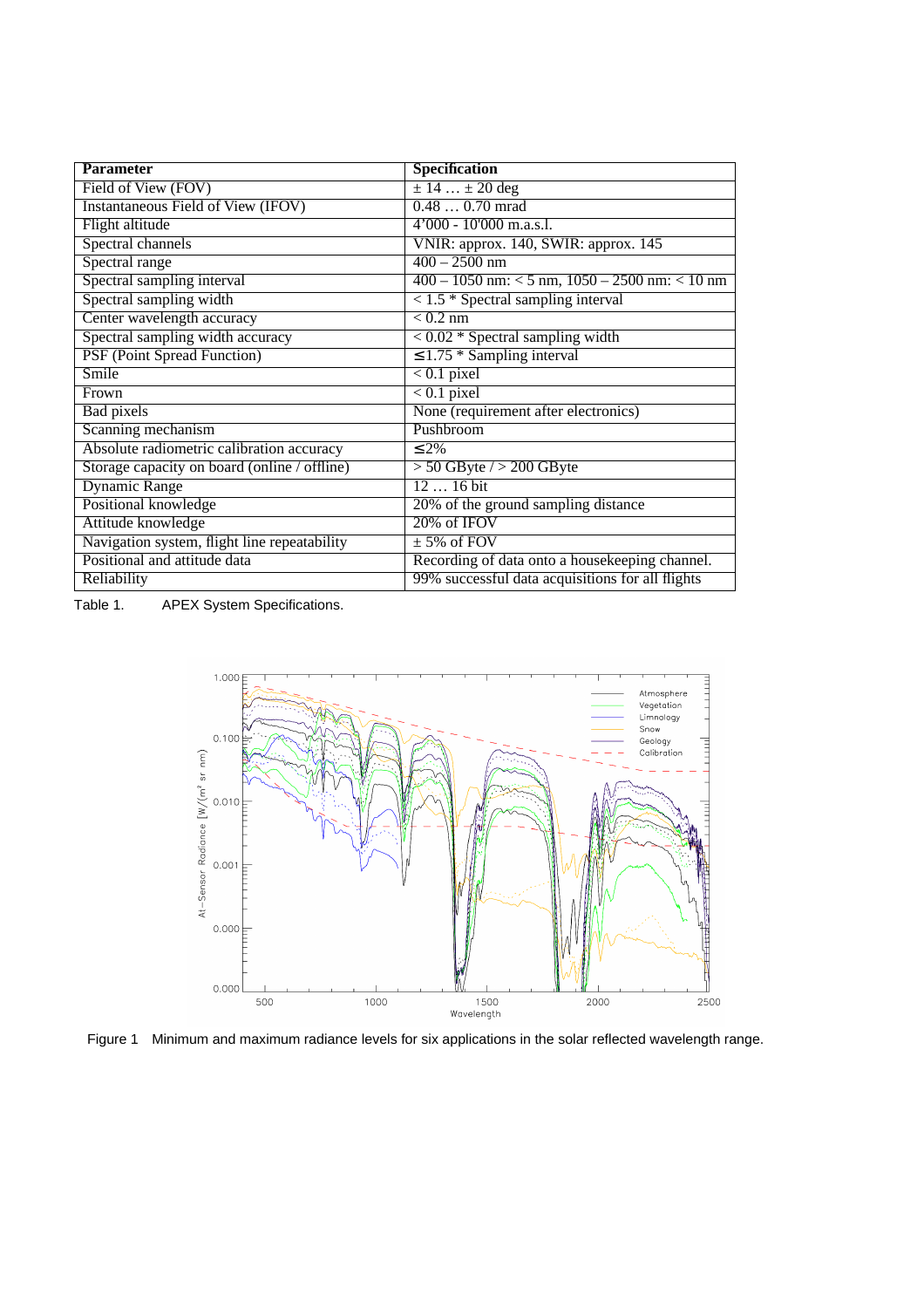The APEX instrument is initially designed to cover most of the relevant land applications, and therefore for each potential application to be covered by APEX, a detailed scientific analysis has been performed and the requirements in terms of SNR were derived. In addition, the spectral band specific APEX radiance values have been derived using a performance model with a minimum and maximum radiance definition approach. The following figures list the application specific minimum and maximum radiance requirements before saturation and noise, as well as the corresponding SNR figures.<sup>4,5</sup>



Figure 2 SNR requirements for APEX at median radiance of all applications in comparison to cross-calibration as depicted in Figure 1.

The final APEX design that was chosen is depicted in the Figure 3. Design details include a separation of the instrument into a thermally controlled housing with three layers: an optical base plate with the spectrometer, an electronic plate with the fontend electronics and the cryocooler, and finally the calibration plate with the in–flight calibration facility (IFC) and the spectral and radiance filter wheel. A baffle is added to the base plate underneath the instrument to reduce stray light and provide a counter–weight for the integration of the instrument onto a stabilized platform.

#### **3. DATA CALIBRATION AND PROCESSING**

The APEX processing and archiving facility (PAF) manages the data from acquisition and calibration to the processing and dissemination. The generic data calibration and processing concept is depicted in Figure 4. The processing chain is based on inflight acquired image data, housekeeping information (e.g., navigation data, temperature), and on-board calibration data (using the above mentioned IFC). Moreover, a dedicated calibration home base allows the calibration of the geometric, radiometric and spatial sensor characteristics<sup>6</sup>. Using the outcome of the sensor calibration, the raw image data is converted to at-sensor radiance in SI units, traceable to a certified standard (e.g., NIST, NPL). The second major step derives surface reflectance under consideration of the environmental conditions. Optional HDRF correction algorithms11 are later used to convert the directional reflectance values into nadir-normalized reflectance. The derivation of scientific data products is supported using a flexible plug-in structure in the PAF and documented in standard ATBD's (Algorithm Theoretical Basis Document).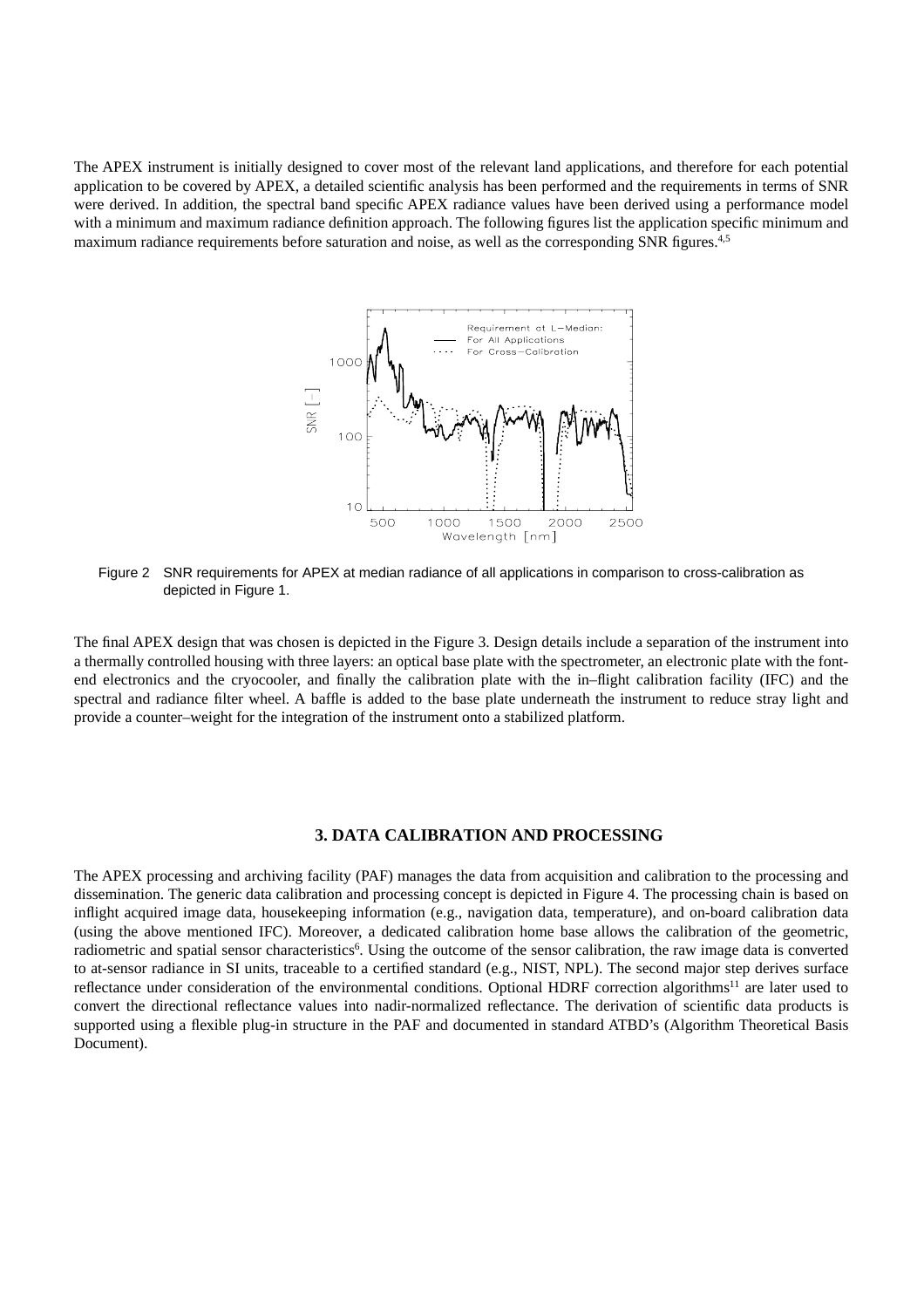

Figure 3 APEX integrated instrument view (left: front; right: bottom–front) (© OIP Sensor Systems 2002)



Figure 4 Main data flow for the APEX processing facility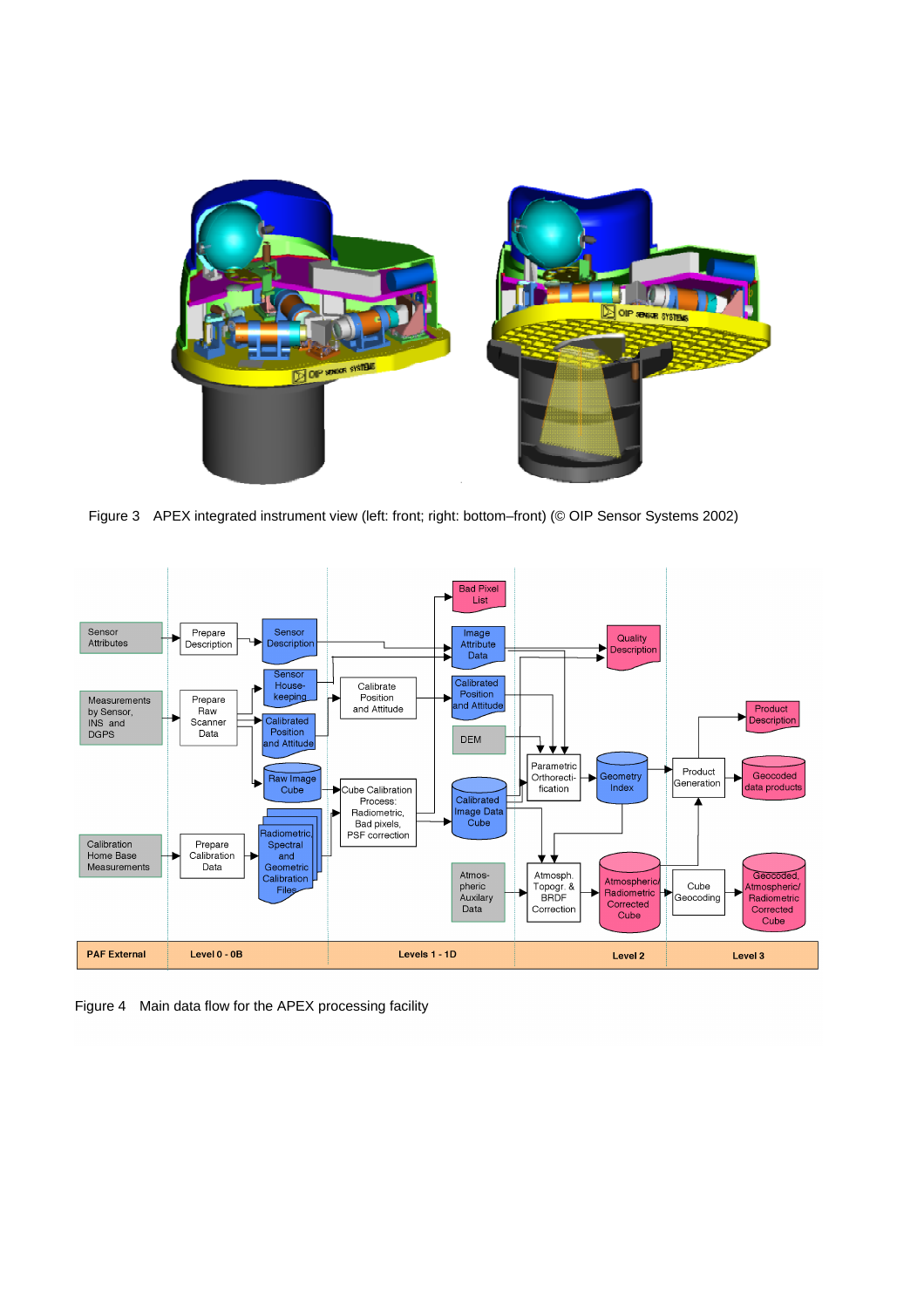#### **3.1 Data calibration**

The data calibration is performed in the Level 1 processing chain of the PAF. The main task is the conversion of the image data from digital numbers to radiance values  $[W/(m^2 \text{ sr nm})]$  by applying the corrections for spectral, spatial and radiometric distortions. This step is performed using the laboratory calibration data as well as the internal calibration facility data.

APEX has to cope with 'bad pixels' (i.e. non-functional pixels on the detector, where the quantum efficiency drops below 50%). These bad pixels will affect image quality, since approx. 0.5 – 2% of all detector elements (i.e. approx. 1300 –5200 pixels for the SWIR detector and approx. half of them for the VINIR detector) may be malfunctional. The pixel replacement process is based on a bad pixel map which is a result of the laboratory calibration. Linear interpolation techniques in both the spectral and the spatial dimension of both detectors will be used for data reconstruction. Reconstructed values are provided in the final data product as well as the calibrated bad pixel map in order to allow for individual exclusion of bad pixels in data products.

Variation in the spatial point spread function (PSF) will affect the image quality significantly. These effects are corrected using filter techniques in combination with the laboratory calibration files, and a sensor movement model derived from navigation data. In addition to PSF corrections at the level of integration time and aircraft movement, optical effects such as across-track asymmetry and variation of the PSF, as well as frown (keystone) and smile effects will result in spatial and spectral resampling of the image data. Various prototypes are being tested and the chosen approach will be documented in the corresponding ATBD. In any case, these effects impose large constraints on computing requirements, so only very efficient deconvolution and interpolation algorithms will be used, as proposed in Janssen<sup>7</sup>.

# **3.2 Preprocessing**

Geometric and radiometric effects significantly influence apparent image quality and need to be compensated in order to allow a quantitative validation of reflectance products. The prerequisite for a physical correction of geometric and atmospheric effects is an accurate description of the scanning and illumination geometry for each individual pixel of any image. Two procedures for geometric and atmospheric processing are combined and optimized with regard to the specific characteristics of APEX data<sup>8,9</sup>.

The orthorectification procedure retrieves the center pixel positions for each imaged pixel. These positions are stored in a resampling map, which may be used to resample the data to a regular grid. For contiguous data representation, variables and radiometric image data are resampled using a combination of nearest neighbor approaches and linear interpolation. Original measurements are preserved at the places of original data acquisition through the nearest neighbor approach, whereas distances of 3 and more pixels are resampled by a combination of NN and linear interpolation. Spectral integrity is thus preserved while spatial quality and smoothness can suffer from resampling artefacts. The nearest neighbors are derived by Delaunay triangulation or other fast buffering algorithms. The advantage of triangulation is - besides its higher accuracy - its independence from the final product resolution. The resulting TIN (Triangulated Irregular Network) is a baseline for any final image resolution.

Atmospheric and topographic correction models the direct and diffuse irradiance of each image pixel using data from atmospheric profiles and a digital elevation model. Furthermore, the radiative transfer through the atmosphere is calculated using the MODTRAN4<sup>10</sup> radiative transfer code. Sensor specific look-up tables are used for the retrieval of the surface reflectance

# $\rho = Func(L<sub>s</sub>, DEM, p<sub>atm</sub>)$ ,

where  $p_{atm}$  are atmospheric parameters such as water vapor and aerosols.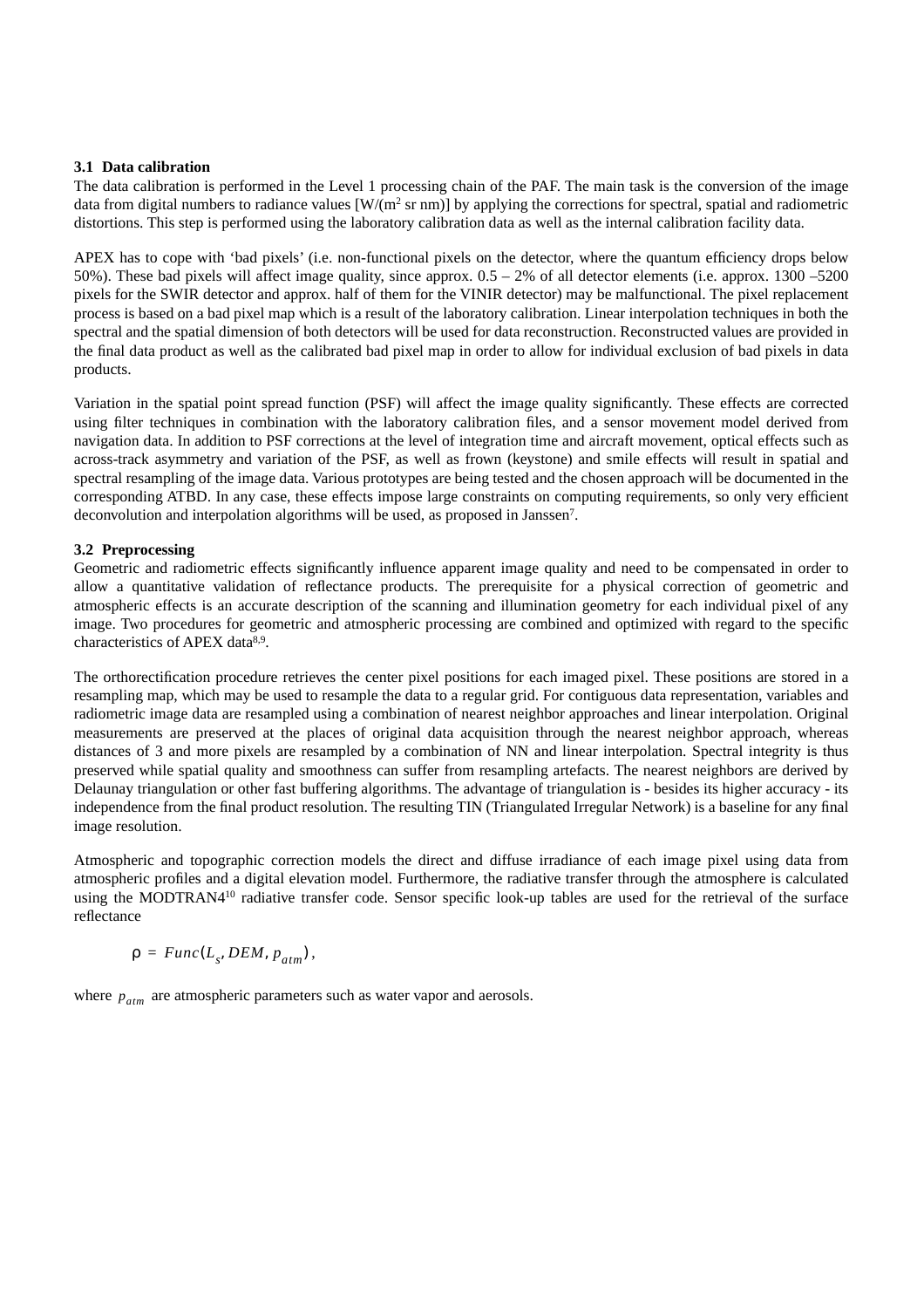Standard atmospheric correction algorithms end up with directional reflectance values following the data acquisition geometry. For time series and mosaicking, the angular effects may still be a dominant factor in the brightness of the observed reflectance. Thus, normalization to either nadir reflectance values or to hemispherical reflectance values is required to facilitate such an intercomparison. The application of the Ambrals model (cf., Beisl $^{11}$ ) has the potential for successful BRDF correction and will help to derive high quality reflectance values from APEX data.

#### **3.3 Product generation and integration**

The final delivered products from APEX will be geometrically coherent spectro-radiometric image data. The derivation of scientific data products is supported using a flexible plug-in structure in the PAF and documented in standard ATBD's. Users and scientists may propose products to be integrated in the PAF and a suite of variable will be available at this level for input into such new products (e.g., terrain related information).

In the last part of this paper, we focus on the implementation details of the PAF.

# **4. PAF SOFTWARE DEVELOPMENT**

There are three noteworthy features of the planned PAF software development process - an iterative prototype-based development model, the amount and method of multi-environment integration, and the accommodation of mixed-level domain development contributions.

#### **4.1 Iterative Prototype based Development model**

A large application with so many stake-holders is often subject to design and implementation setbacks resulting from 'specification by committee'. Two approaches have been taken to actively counter these risks and to ensure the coherency of the overall design. First, a prototype-based, iterative development model has been selected<sup>12</sup>. The first iteration consists of simulating program flow using high level prototyping languages and subsequent iterations involve refining the simulated steps by gradually replacing them with more realistic modules - more realistic first in terms of data size and shape and then in terms of processing resource requirements.

The PAF is expected to continuallly undergo such additions and refinement but at every iteration a coherent understandable design and a working, realistic, process will be given highest priority. In addition, it is planned to take a modified SPID approach<sup>13</sup> during the planning for each iteration, where the planned tasks are reviewed and statistical estimates are upgraded for the best, most-likely, and worst case scenarios to help prioritize and re-align the project plan for that iteration.

# **4.2 Multi-Environment Integration**

It was determined that if the control logic of the PAF were developed in a high level metaprogramming environment<sup>14</sup>, then this environment could be used to access and integrate the strengths of many other special purpose rapid prototyping environments (see Table 2).

| <b>Component</b>                           | <b>Used By</b>      | <b>Advantage</b>                           |
|--------------------------------------------|---------------------|--------------------------------------------|
| Interactive Data Language (IDL)            | Spectroscopers      | Rapid Mathematical Modelling/Visualization |
| Common Object Request Broker Arch. (CORBA) | All                 | <b>Commodity Middleware Libraries</b>      |
| Relational Database Mgmt. System (RDBMS)   | Data Modeller       | Standard Data Modelling/Storage/Query      |
| eXtensible Markup Language (XML)           | All                 | Standard self-describing data format       |
| <b>Tool Command Language</b>               | All                 | Rapid Prototyping and component "Glue"     |
| <b>GUI Toolkit (Tk)</b>                    | <b>GUI Designer</b> | Rapid GUI development                      |
| CGI library (Websh)                        | <b>UI</b> Designer  | Rapid Web development                      |
| Custom $C/C++/Fortran$                     | Programmers         | Performance                                |

Table 2 Tools and components used for the APEX PAF software development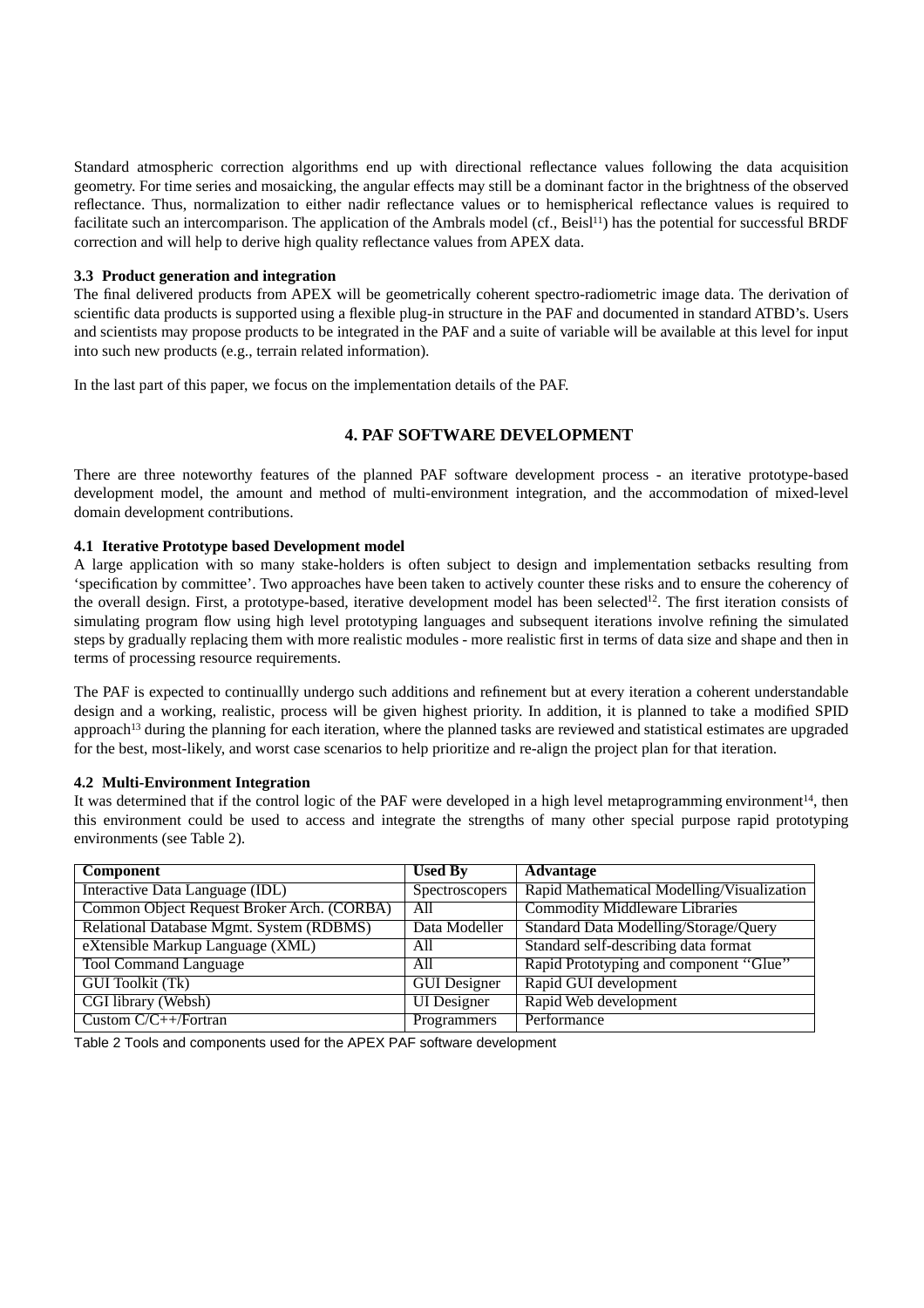

Figure 5 Integrated Processing Engine for the APEX PAF.

The Tcl programming language was chosen due its ease in "gluing together" various diverse environments while causing minimal runtime support overhead. Any programming environment that provides a C or C++ application programming interface can be directly and internally accessed by the Tcl meta language through a dynamically loadable shared library call which allows a high level of multi-environment integration. Even with in-process program and data access to other environments, it is still deemed necessary to be aware of and limit excess data copying overhead that might occur via API calls between the various programming environments.

#### **4.3 Mixed-level domain application development**

The direct affect of providing a highly "multi-lingual" development environment is the ability to enable mixed-level domain application development.15 The development team for such an application can consist of spectroscopy experts developing core algorithms with IDL and possibly other mathematical modelling languages; database experts developing data models and queries in SQL; user interface experts developing Graphical (Tk widget based) and web (HTML) front ends; software architects analyzing overall program and data flow to maximize not just efficiency but flexibility - for example allowing calls to special-purpose CORBA-based services in the processing chain; and finally software engineers which ensure that everything glues together and can help find and re-work bottlenecks.

#### **5. CONCLUSIONS AND OUTLOOK**

Terrestrial ecosystems have been identified as being a critical component of the variability of the global carbon cycle. But given the natural diversity of landscapes, the instrumented measurement and validation approach remains challenging. Earth observation from airborne or spaceborne platforms is the only observational approach capable of providing data at the relevant scales and resolution needed to extrapolate findings of in situ (field) studies to larger areas, to document the heterogeneity of the landscape at regional scale and to connect these findings into a global view. Recent development of Earth